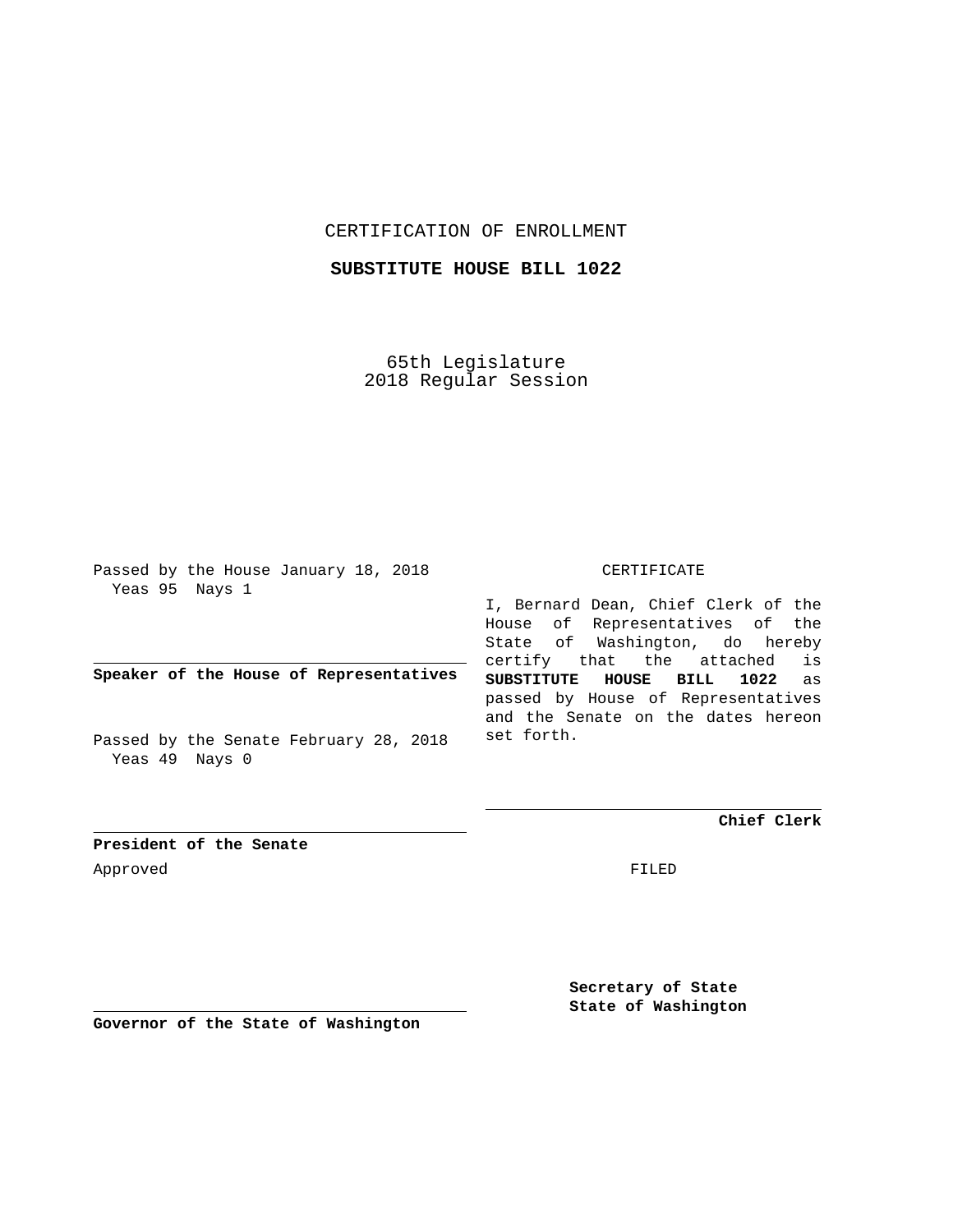## **SUBSTITUTE HOUSE BILL 1022**

Passed Legislature - 2018 Regular Session

**State of Washington 65th Legislature 2017 Regular Session**

**By** House Public Safety (originally sponsored by Representatives MacEwen, Pettigrew, and Haler)

READ FIRST TIME 02/13/17.

 AN ACT Relating to alien victims of certain qualifying criminal 2 activity; and adding a new chapter to Title 7 RCW.

BE IT ENACTED BY THE LEGISLATURE OF THE STATE OF WASHINGTON:

 NEW SECTION. **Sec. 1.** This act may be known and cited as the safety and access for immigrant victims act.

 NEW SECTION. **Sec. 2.** The legislature finds that ensuring that all victims of crimes are able to access the protections available to them under law is in the best interest of victims, law enforcement, and the entire community. Immigrants are frequently reluctant to cooperate with or contact law enforcement when they are victims of crimes, and the protections available to immigrants under the law are designed to strengthen the ability of law enforcement agencies to detect, investigate, and prosecute cases of trafficking in persons, domestic violence, sexual assault, and other crimes while offering protection to such victims.

 NEW SECTION. **Sec. 3.** The definitions in this section apply throughout this chapter unless the context clearly requires otherwise.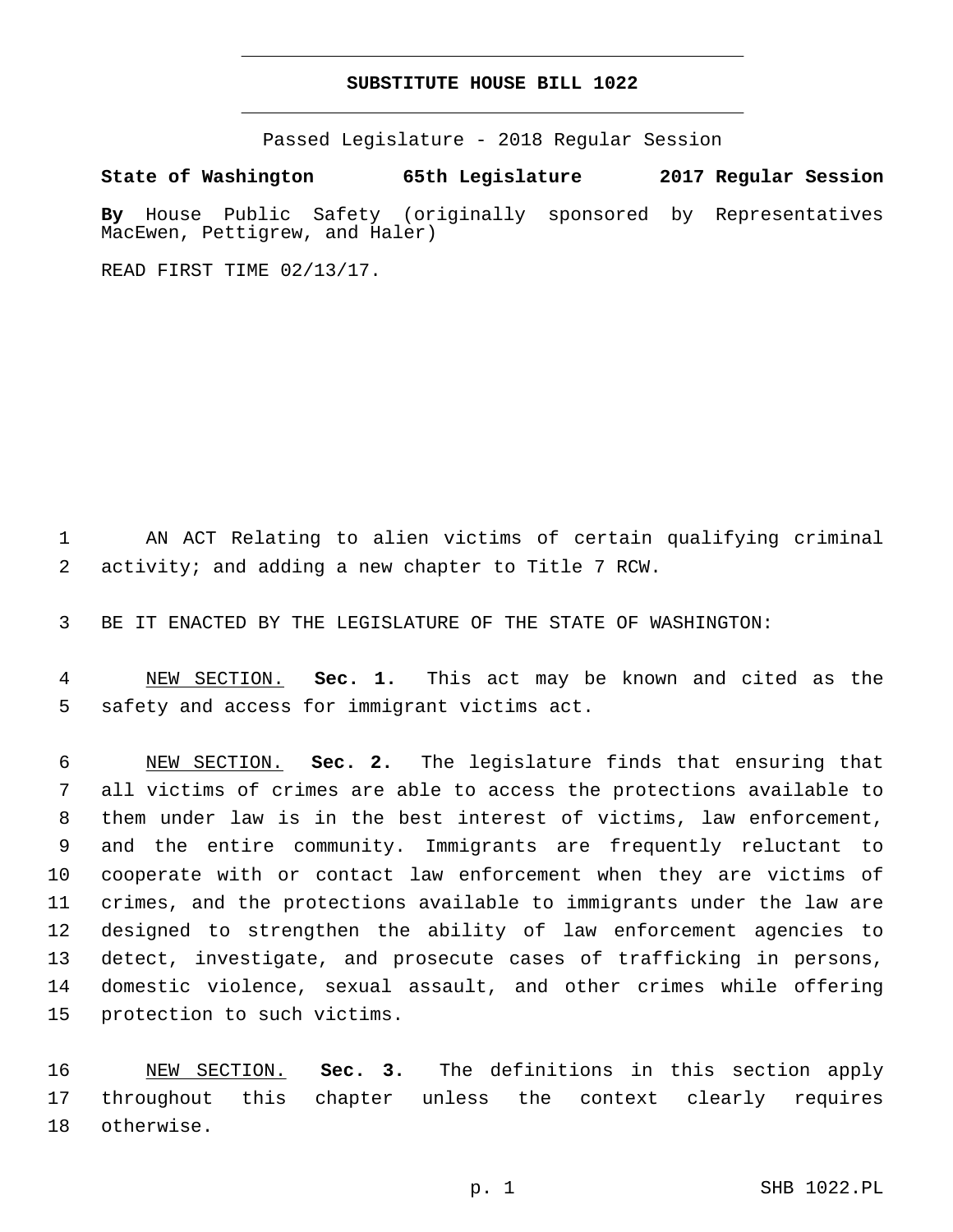(1) "Certification" means any law enforcement certification or statement required by federal immigration law including, but not limited to, the information required by 8 U.S.C. Sec. 1184 (o) and (p), or any successor statutes regarding T or U nonimmigrant visas or their successor programs, including current United States citizenship and immigration services form I-914 supplement B or form I-918 supplement B, respectively, and any successor forms.

 (2) "Certifying agency" means a state or local law enforcement agency, prosecutor, administrative judge, hearing office, or other authority that has responsibility for the investigation or prosecution of criminal activity. A certifying agency includes an agency that has investigative jurisdiction in its respective area of expertise including, but not limited to, the Washington state patrol, the Washington department of labor and industries, and the Washington 15 department of social and health services.

 (3) "Criminal activity" includes any activity that constitutes a crime as defined in RCW 7.69.020, for which the nature and elements of the offenses are substantially similar to the offenses described in 8 U.S.C. Sec. 1101(a)(15)(U), and the attempt, conspiracy, or 20 solicitation to commit any of those offenses.

 (4) "Law enforcement agency" means any agency in Washington that qualifies as a criminal justice agency under RCW 10.97.030(5) and is charged with the enforcement of state, county, municipal, or federal laws, or with managing custody of detained persons in the state, and includes municipal police departments, sheriff's departments, campus police departments, the Washington state patrol, and the juvenile 27 justice rehabilitative administration.

 (5) "Law enforcement official" means any officer or other agent of a state or local law enforcement agency authorized to enforce criminal statutes, regulations, or local ordinances.

 (6) "Victim of criminal activity" means any individual who has: (a) Reported criminal activity to a law enforcement agency or certifying agency, or otherwise participated in the detection, investigation, or prosecution of criminal activity; and (b) suffered direct or proximate harm as a result of the commission of any criminal activity and may include, but is not limited to, an indirect victim, regardless of the direct victim's immigration or citizenship status, including the spouse, children under twenty-one years of age and, if the direct victim is under twenty-one years of age, parents, and unmarried siblings under eighteen years of age where the direct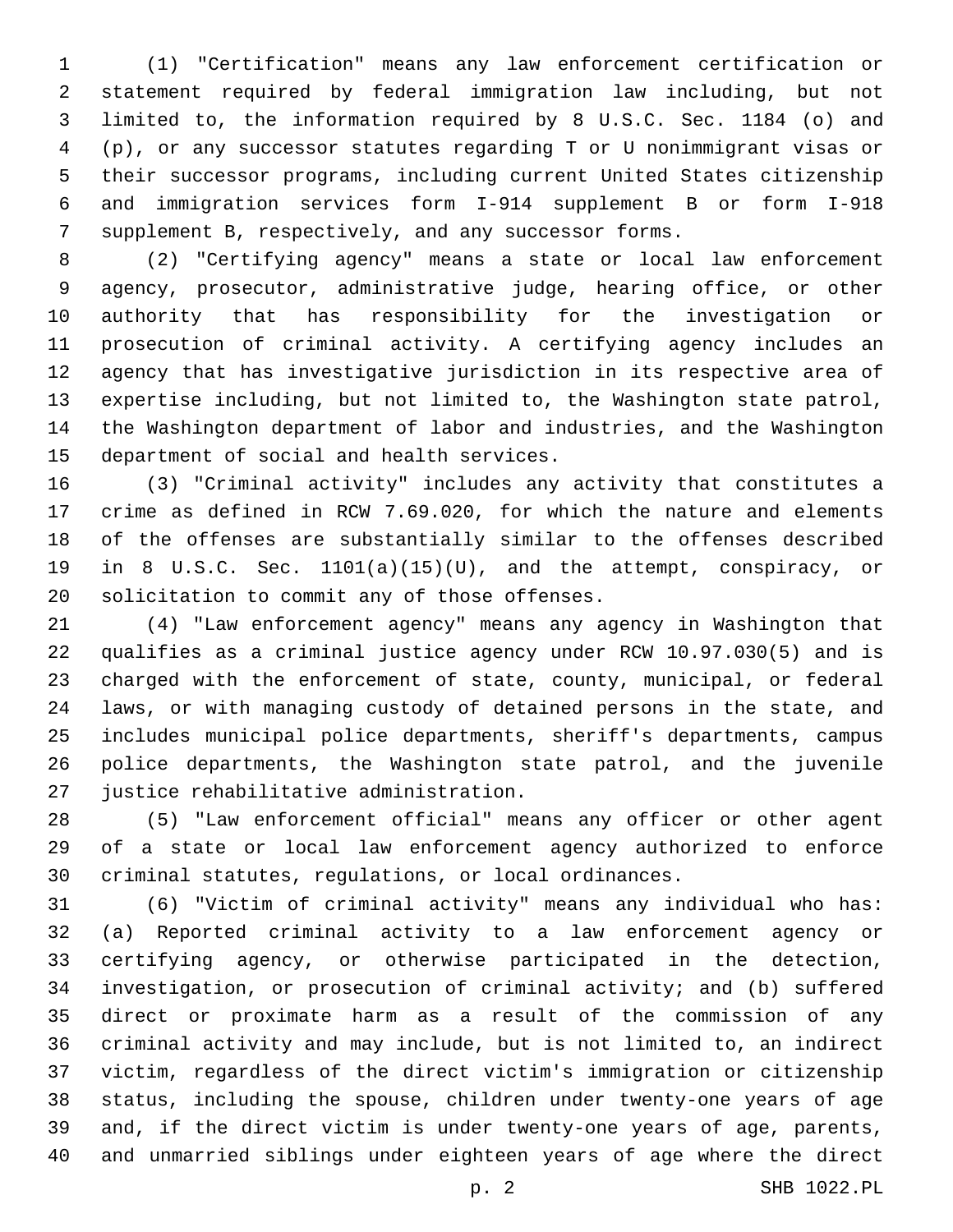victim is deceased, incompetent, or incapacitated. Bystander victims must also be considered. More than one victim may be identified and provided with certification depending upon the circumstances. For purposes of this subsection, "incapacitated" means unable to interact with law enforcement agency or certifying agency personnel as a result of a cognitive impairment or other physical limitation, or because of physical restraint or disability or age, such as minors. 8 This definition applies to this chapter only.

 (7) "Victim of trafficking" means any individual who is or has been a victim of human trafficking, which includes, but is not limited to, the following acts: (a) Sex trafficking in which a commercial sex act was induced by force, fraud, or coercion; (b) sex trafficking and the victim was under the age of eighteen years; (c) recruiting, harboring, transportation of, providing, or obtaining a person for labor or services through the use of force, fraud, or coercion for subjection to involuntary servitude, peonage, debt bondage, or slavery; or (d) another act or circumstance involving 18 human trafficking.

 NEW SECTION. **Sec. 4.** (1) Upon the request by the victim or representative thereof including, but not limited to, the victim's attorney, accredited representative, or domestic violence, sexual assault, or victim's service provider, a certifying agency shall: (a) Make a determination on United States citizenship and immigration services form I-918 supplement B or relevant successor certification form, whether the victim was a victim of criminal activity and has been helpful, is being helpful, or is likely to be helpful to the detection or investigation or prosecution of that criminal activity; or (b) make a determination on United States citizenship and immigration services form I-914 supplement B or relevant successor certification form, whether the victim is or has been a victim of trafficking and, unless the victim is under the age of eighteen, whether he or she has complied with any reasonable requests from law enforcement in any related investigation or prosecution of the acts of trafficking in which he or she was a victim.

 (2) Upon a certifying agency's affirmative determination under subsection (1) of this section, the certifying official shall fully complete and sign the certification, including, if applicable, the specific details regarding the nature of the crime investigated or prosecuted and a detailed description of the victim's helpfulness or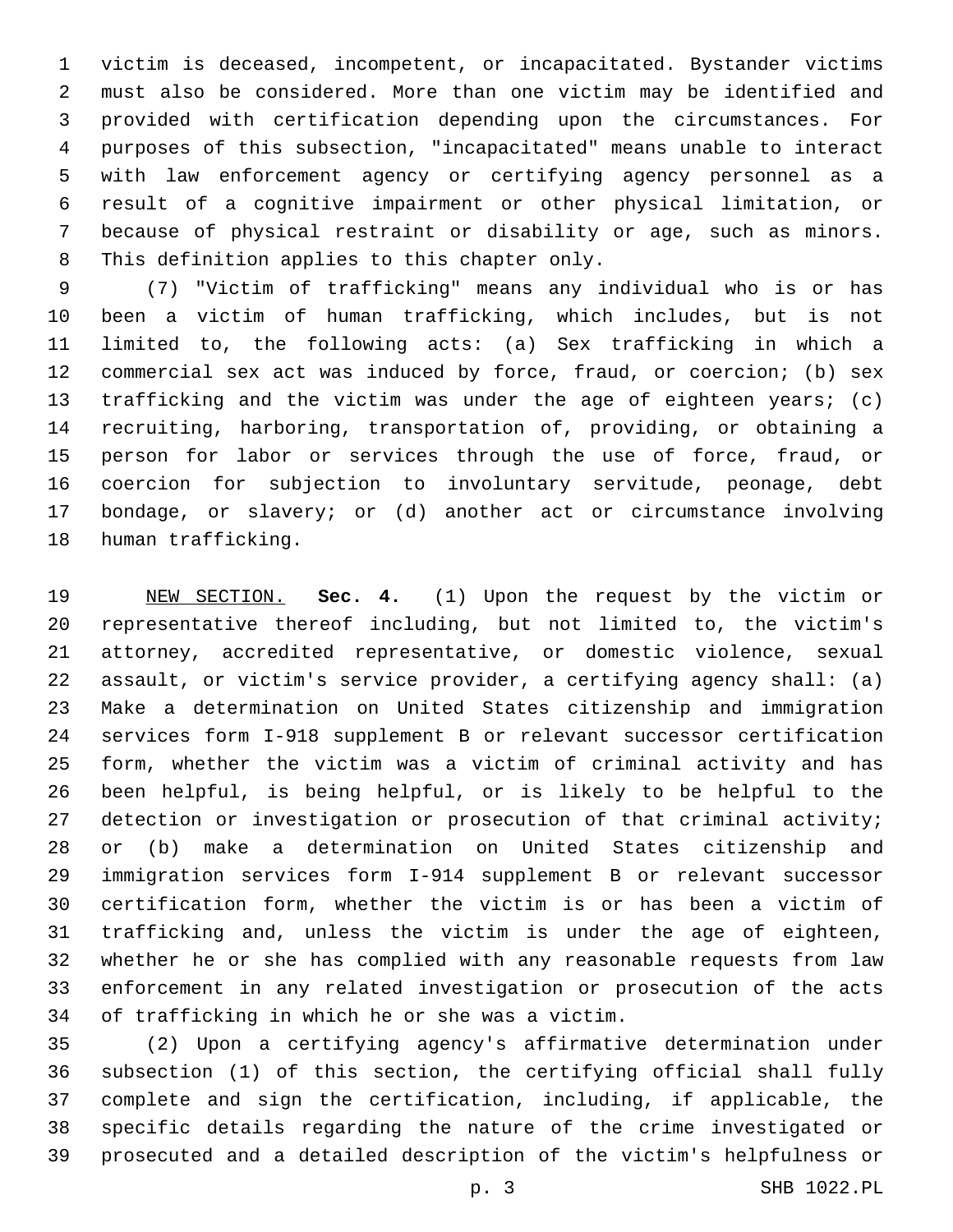likely helpfulness to the detection or investigation or prosecution 2 of criminal activity.

 (3) A certifying agency shall process the certification within ninety days of request, unless the victim is in federal immigration removal proceedings, in which case the certifying agency shall execute the certification no later than fourteen days after the request is received by the agency. In any case in which the victim or the victim's children would lose any benefits under 8 U.S.C. Sec. 1184 (o) and (p) by virtue of having reached the age of twenty-one years within ninety days after the certifying agency receives the certification request, the certifying agency shall execute the certification no later than fourteen days before the date on which the victim or child would reach the age of twenty-one years or ninety days from the date of the request, whichever is earlier. Requests for expedited certification must be affirmatively raised by the victim.

 (4) A current investigation, the filing of charges, and a prosecution or conviction are not required for a victim to request and obtain the certification from a certifying official.

 (5) A certifying agency may only withdraw the certification if the victim unreasonably refuses to provide information and assistance related to the investigation or prosecution of the associated criminal activity when reasonably requested by the certifying agency.

 (6) The head of each certifying agency shall designate an agent, who performs a supervisory role within the agency, to perform the 25 following responsibilities:

26 (a) Respond to requests for certifications;

 (b) Provide outreach to victims of criminal activity and trafficking to inform them of the agency's certification process; and

 (c) Keep written documentation regarding the number of victims who requested certifications, the number of certification forms that were signed, the number of certification forms that were denied, and the number of certifications that were withdrawn, which must be reported to the office of crime victims advocacy on an annual basis.

 (7) All certifying agencies shall develop a language access protocol for limited English proficient and deaf or hard of hearing 36 victims of criminal activity.

 (8) A certifying agency shall reissue any certification within ninety days of receiving a request from the victim of criminal activity or trafficking or representative thereof including, but not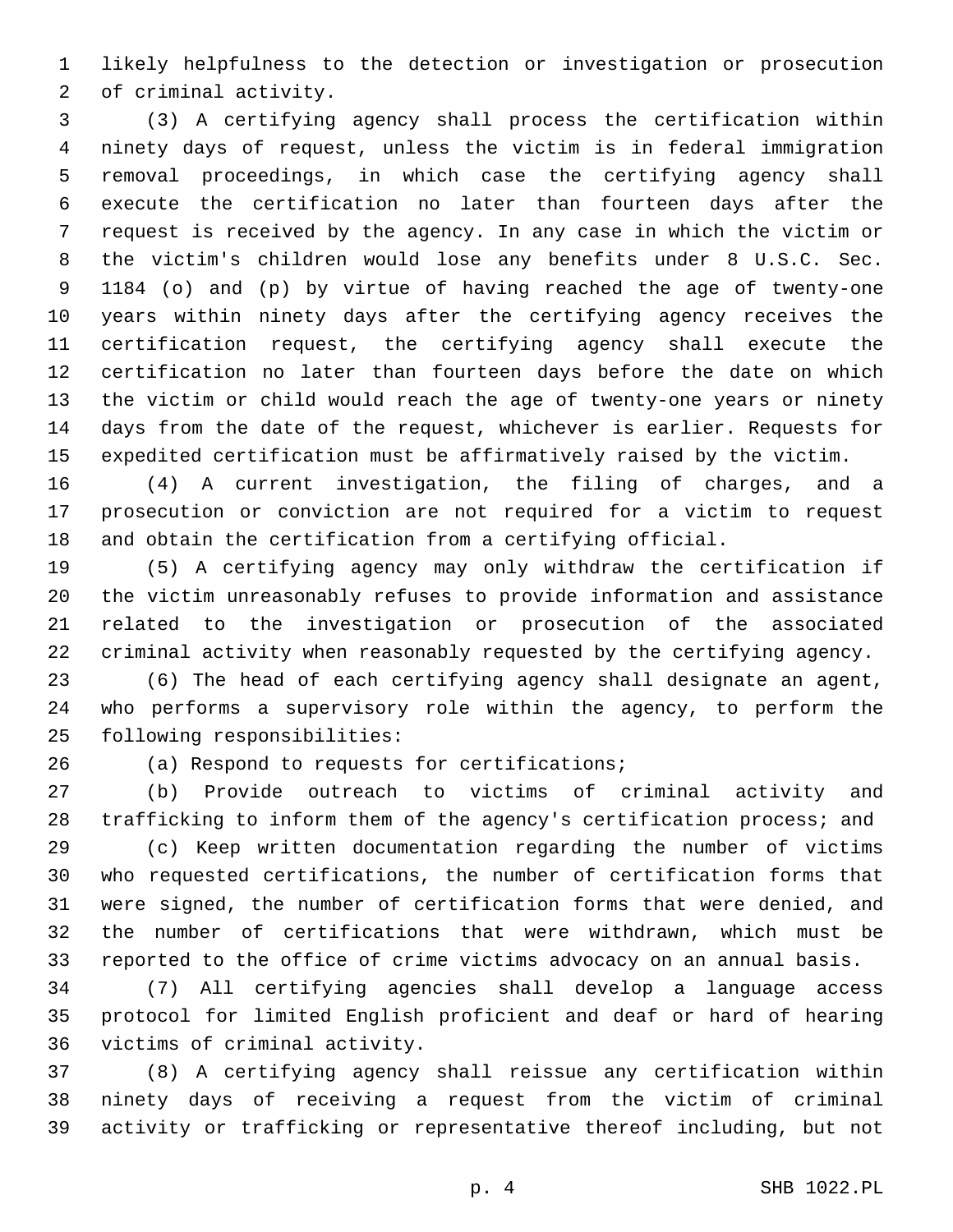limited to, the victim's attorney, accredited representative, or domestic violence, sexual assault, or victim's service provider.

 (9) A certifying agency shall not disclose personal identifying information, or information regarding the citizenship or immigration status of any victim of criminal activity or trafficking who is requesting a certification unless required to do so by applicable federal law or court order, or unless the certifying agency has written authorization from the victim or, if the victim is a minor or is otherwise not legally competent, by the victim's parent or guardian. This subsection does not modify prosecutor or law enforcement obligations to disclose information and evidence to defendants under *Brady v. Maryland*, 373 U.S. 83, 83 S. Ct. 1194, 10 L. Ed. 2d 215 (1963), or *Kyles v. Whitley*, 514 U.S. 419, 115 S. Ct. 1555; 131 L. Ed. 2d 490 (1995), or any related Washington case law, 15 statutes, or court rules.

 (10) The Washington state criminal justice training commission, in collaboration with the office of crime victims advocacy and the crime victim certification steering committee, shall develop and adopt minimum standards for a course of study on U and T nonimmigrant visas, other legal protections for immigrant survivors of criminal activity, and promising practices in working with immigrant crime 22 victims.

 NEW SECTION. **Sec. 5.** The office of crime victims advocacy shall convene a crime victim certification steering committee within ninety days of the effective date of this section. The office of crime victims advocacy shall provide administrative support for the committee. The committee must include members representing immigrant communities, law enforcement, prosecutors, the criminal justice training commission, providers of services to survivors of crime victims including domestic violence, sexual assault, human trafficking, and other crimes, a representative from the department of labor and industries charged with enforcement of workplace standards, and may include other entities concerned with victim safety and effective collaboration between immigrant communities and local law enforcement entities. The members of the committee shall serve without compensation. Members are reimbursed for travel expenses as provided in RCW 43.03.050 and 43.03.060, subject to available resources and other limitations in chapter 43.03 RCW. The committee is responsible for the following: